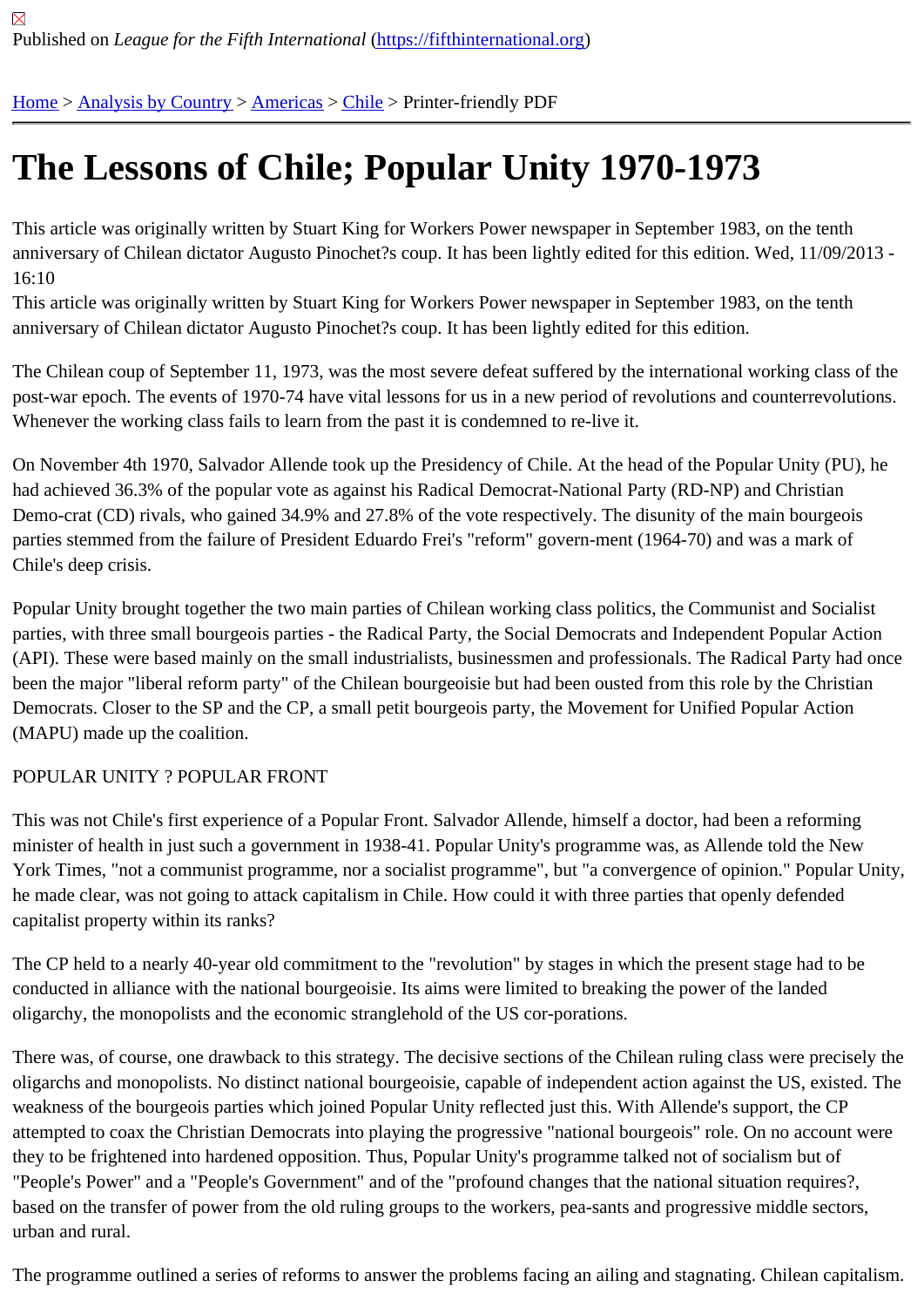These included the unresolved land problem. Chile was still dominated by inefficient latifundia (huge estates) and a land hungry peasantry. Then there was the massive exploitation of Chile's major source of wealth - copper - by US imperialism. Two US corporations, Anaconda and Kennecott, largely controlled the country?s mines.

Their super profits, added to by selling Chilean copper to their US based plants at half the world market prices, ranged between 20% and 80% on their Chilean operations. Copper represented the decisive grip which US, and to a lesser extent, European, imperialism, had on the Chilean economy. Frei's feeble attempts to alleviate this had been a dismal failure. Chile's growth rate remained lower than most other Latin American countries; its national debt had risen to the highest per capita in the world by the end of his presidency. The failure of land reform was leading to rural disturbances.

In this situation, Popular Unity seemed to offer a programme of dynamic reforms; redistribution of the landed estates; nationalisation of US copper companies and the use of an expanded state and "mixed sector" to promote economic growth and industrial development. Why then was the victory of Popular Unity greeted with such trepidation by the most important sections of the Chilean ruling class?

Not because they feared the credentials of Allende, a self-proclaimed "Marxist". The defeated Christian Democrat candidate for the presidency, Radomiro Tomic, had the measure of Allende when he said, ?My best wishes for success go to the next president of Chile, whose long and proven democratic convictions, reflected in attitudes of constant respect for the constitution and the laws, are well known".

The real fear of the ruling elite in Chile, and of their North American masters, too, was that a Popular Unity victory would raise expectations amongst the worker and peasant masses; not just in Chile but also throughout Latin America. A hard-line reactionary ruling class faction, backed by the CIA and Henry Kissinger, the US Secretary of State, wanted to stop Allende from even taking office.

An abortive coup in October led to the murder of the Commander in Chief of the Army, Rene Schneider, who had refused to support it. The more farsighted sections, in particular the majority of the Christian Democratic Party, had an alternative strategy. They attempted to tie Allende's hands by getting him to sign a "Statute of Guarantees", in return for their support for his appointment as President by Congress.

Allende had not won an outright majority and though the precedent was for Congress to elect the candidate with the highest votes, this would require the Christian Democrats voting for Allende. He agreed to their terms without any complaint. These guarantees laid down that there should be no reduction in the size of the armed forces, no "interference" with the judiciary, schools, press, radio, etc, and no "private" militias. Generally, they strengthened the opposition-dominated Congress against the executive. Allende had started as he meant to go on.

## CHILE?S WORKERS TAKE THE OFFENSIVE

The victory of Popular Unity was followed by a massive upsurge in working class struggle and confidence. It saw a dramatic expansion of trade union membership - the Central Unica de Trabajadores (CUT) reached 800,000 members, 25% of the economically active population, by 1972. Both the Socialist Party and the Communist Party grew dramatically. On the land, the victory of Popular Unity was accompanied by a veritable class war between the campesinos (rural workers and peasants) and the big landowners. In the last full year of Frei's term there had been 148 land seizures: in 1971 the government registered 1,278.

The government implemented a series of wage increases, averaging 35%. Social welfare measures were introduced, such as increased family allowances and free school milk. The decree for the nationalisation of the big US copper mines was passed unanimously through Congress with even the right wing National Party voting for it. The predominantly US-owned banks were treated generously with the government buying up stock to bring them into the state sector. Nevertheless, they set about trying to organise a world boycott of Chilean copper.

But already the limits of Popular Unity's programme were being exposed. The Agrarian Reform, taken over from Frei, was an extremely weak one, giving compensation to the latifundists while allowing them to keep 80 hectares of land of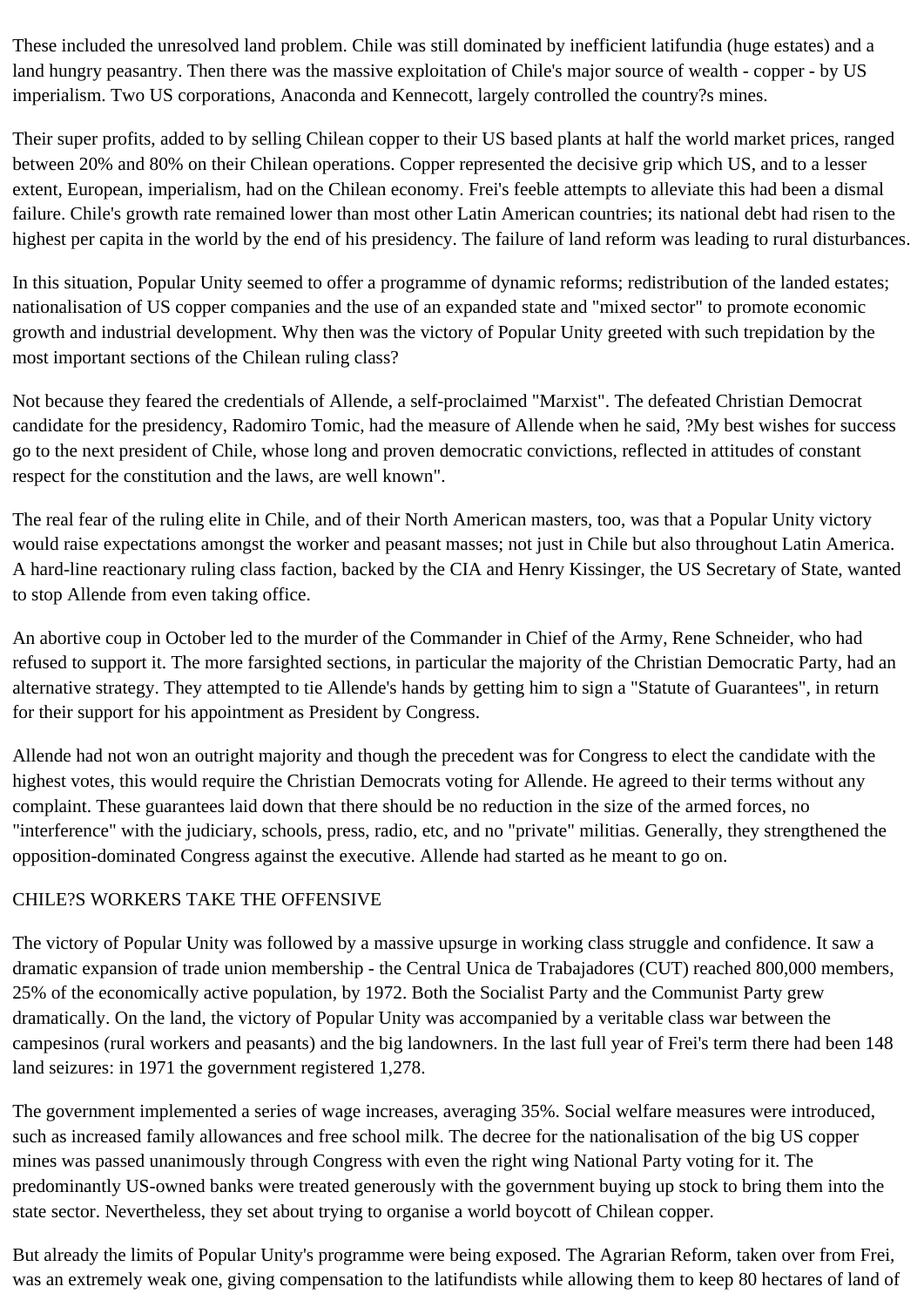their choice plus buildings, machinery, animals etc. This arrangement allowed them to continue to dominate many rural areas. The reform was further hampered because the government lacked funds to pay the generous compensation. It only accelerated when the peasants and landless labourers began to take action themselves, organised often by the MIR, a hitherto guerilla organisation which remained outside Popular Unity.

The reactions of the Socialist and Communist Party leaders to the campesinos pushing beyond their reformist programme, and thus threatening the alliance with the bourgeoisie, was to be repeated again and again with other sections of the labouring masses. On February 13, after meeting with the National Farm Owners' Organisation, Allende announced special legislation to punish those who instigated land seizures.

Luis Corvalan, General Secretary of the Chilean CP, declared: ?We do not approve of land occupations because we have an obligation to the country, and because we are going to carry out agricultural development within the limits of the law.?

In the urban areas, the class struggle likewise forced the government's hand. In the face of employers' sabotage, workers struck back. Throughout 1971 the government made use of Decree Law No.520, passed in 1932 and never repealed, which allowed the government to "intervene" in industries threatened with bankruptcy or social conflict. During 1971, seventy industrial en-terprises were thus "intervened" in, a measure short of outright nationalisation. This took place in the textile, metallurgical, cement, fishing and domestic electrical enterprises.

These, together with the nationalised copper, nitrate, iron and coal concerns, the banks and the initial state sector, now made up the so called "Social Production Sector", which accounted by 1972 for some 20% of production. In April 1971, in the municipal elections, Popular Unity increased its per-centage of the vote to 51 %.

### THE BOURGEOIS COUNTER-OFFENSIVE

By the summer of 1971, alarmed at the gains being made by the workers and peasants, the bourgeoisie started serious counter moves against the Popular Unity government. US imperialism had already been "softening up" the government by a series of measures designed to damage the economy. Loans, credits and investments from international agencies were either blocked, delayed or tied to stringent conditions.

The big US copper companies attempted to put an embargo on Chilean copper shipments through the international courts. These measures, combined with internal economic sabotage by Chilean business and fall in world copper prices, seriously weakened the economy. In 1970, there was a \$91 million balance of payments surplus. By 1971, it had become a \$311 million deficit. Inflation soared and, at 8.3%, unemployment in Greater Santiago was the highest for 10 years.

In these circumstances, the bourgeoisie began to use the legal and parliamentary apparatus to frustrate the government?s plans and halt the workers' advances. The Comptroller of the Republic, who had the role of reviewing the constitutionality of presidential decrees, began to declare various "interventions" illegal. Starting in June 1971, he ordered the return of one of the largest textile manufacturers to its owners.

Over the next year, the Comptroller, a life appointee, together with the reactionary judiciary, which Allende had pledged to leave untouched, used every "constitutional" avenue to obstruct the Popular Unity programme. The opposition-dominated Congress used its power to veto legislation and impeach government ministers.

In December 1971, the Christian Democrats gave their backing to a predominantly middle-class housewives' "March of the pots and pans" protesting shortages and the high cost of living, many brought their maids with them to do the banging. The march was "protected" by the now active fascist youth of Patria y Libertad (Fatherland and Freedom) resulting in widespread street clashes with Popular Unity supporters.

The SP and CP leaders faced a stark choice. They could have led the workers' and peasants' organisations against the bourgeois opposition, nationalising the land and factories with no compensation, breaking the power of the state bureaucracy and the judiciary, democratising the armed forces by promoting the election of all ranks and mobilising a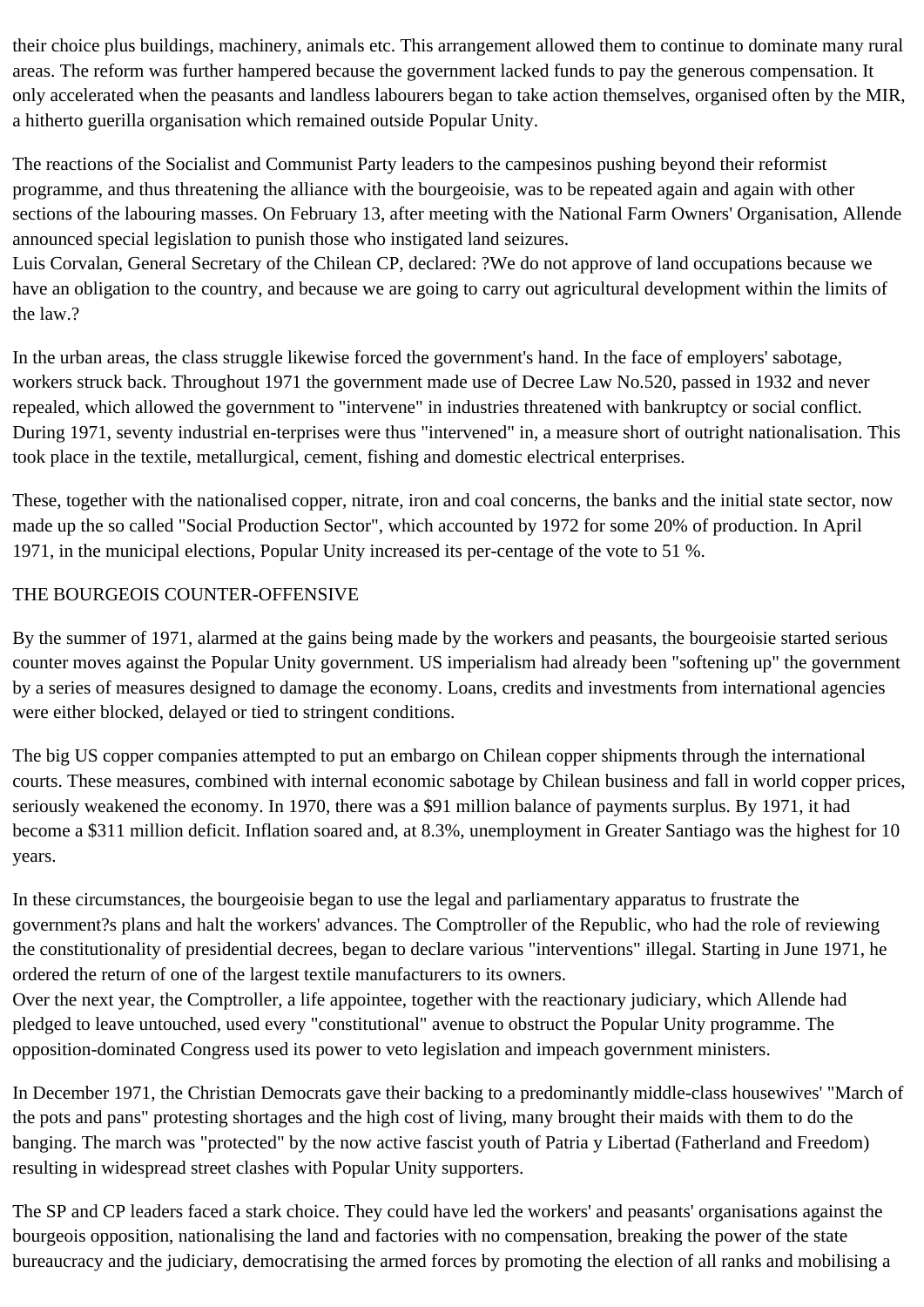workers' and peasants' militia to enforce these measures.

The whole Popular Unity strategy dictated that they chose ano-ther road. By April 1972, the leadership was in full retreat. In that month, they opened negotiations with the Christian Democrats, despite ineffectual protests from the left of the Socialist Party.

The government attempted to broaden its alliance by bringing in more decisive sections of the bourgeoisie through greater concessions to them. The workers and peasants were exhorted to observe discipline, make sacrifices, join the "battle for production" to solve the economic crisis provoked by imperialism and the bourgeoisie. This line was pushed home at the Popular Unity meeting at Lo Curro.

A leading Stalinist Orlando Millas, was brought in as Minister of Finance to lead the "battle for pro-duction". But, despite Popular Unity's efforts, the negotiations with the Christian Democrats failed, although Millas proceeded to carry out policies designed to keep open this dialogue with Christian Democracy.

Yet the workers themselves were spontaneously groping towards an alternative course. At the end of 1971,the Linares Province Campesino Council, together with the Popular Unity and MIR regional committees, called for the "the immediate elimination of latifundia, the expropriation of entailed estates; the reduction from eighty to forty hectares of the limit of non-expropriable land, that expropriated land should not to be compensated and building campesino councils.?

In Concepcion, in July 1972, the Socialist Party regional committee held a "People's Assembly" which denounced the strategy of government submission to the demands of the bourgeoisie. The National Popular Unity parties, in the face of outrage from the right and Congress, quickly repudiated their regional committees' decisions. Most importantly, in June 1972, the first cordones industriales (literally industrial belts, industrial zone committees, linking factories) was born. An industrial dispute over wages at the Perlak canning plant in Cerrillos resulted in a workers' occupation and demands for the firm to be "intervened". The Communist Minister of Labour, Mireya Baltra, denounced the occupation and the courts ordered the police to restore the plant to its owners. The workers of Cerrillos responded by setting up an area committee and blocking all roads around the industrial area of Maipu, forcing the government to concede their demands. The cordones were to spread rapidly during the bosses strike in October.

## THE BOSSES' STRIKE ? THE WORKERS' RESPONSE

In the summer and autumn of 1972, the bosses stepped up their offensive. August saw pitched battles in Santiago between high school students supporting the Opposition and members of Popular Unity. Hoarding and speculation by distributors and shop owners caused widespread shortages. Inflation almost hit 100% in September 1972. In October, the Opposition, now united in the ironically named Democratic Federation, declared the government of Allende to be "illegitimate".

A bosses' strike was organised for October 9, starting with the Truck Owners' Federation. These small owners, supplied with limitless CIA funds, declared an indefinite general stoppage. Chile, whose narrow territory extends over 2,653 miles (4,270 km) north to south, is heavily dependent on road transport; over half Chile's fuel, raw materials and foodstuffs are moved in this way. Thus, an effective strike would quickly strangle the economy. On October 10, the Democratic Federation brought 100,000 onto the streets of Santiago, and three days later the retail trade association joined the strike and SOFOFA, the employers' association of medium sized and big industry, declared a lockout.

The government responded with appeals to ?observe legality" and turned to the military, placing 13 provinces under military authority. In contrast, the workers took matters into their own hands, meeting the bosses' strike with a wave of occupations of closed factories, and commandeering transport.

The JAPs, committees of housewives which had sprung up in response to shortages and hoarding, expanded dramatically, requisitioning food supplies and forcing the re-opening of closed shops, and fixing the prices for the goods sold. The cordones industriales spread through all the major industrial centres, five emerging in Santiago alone,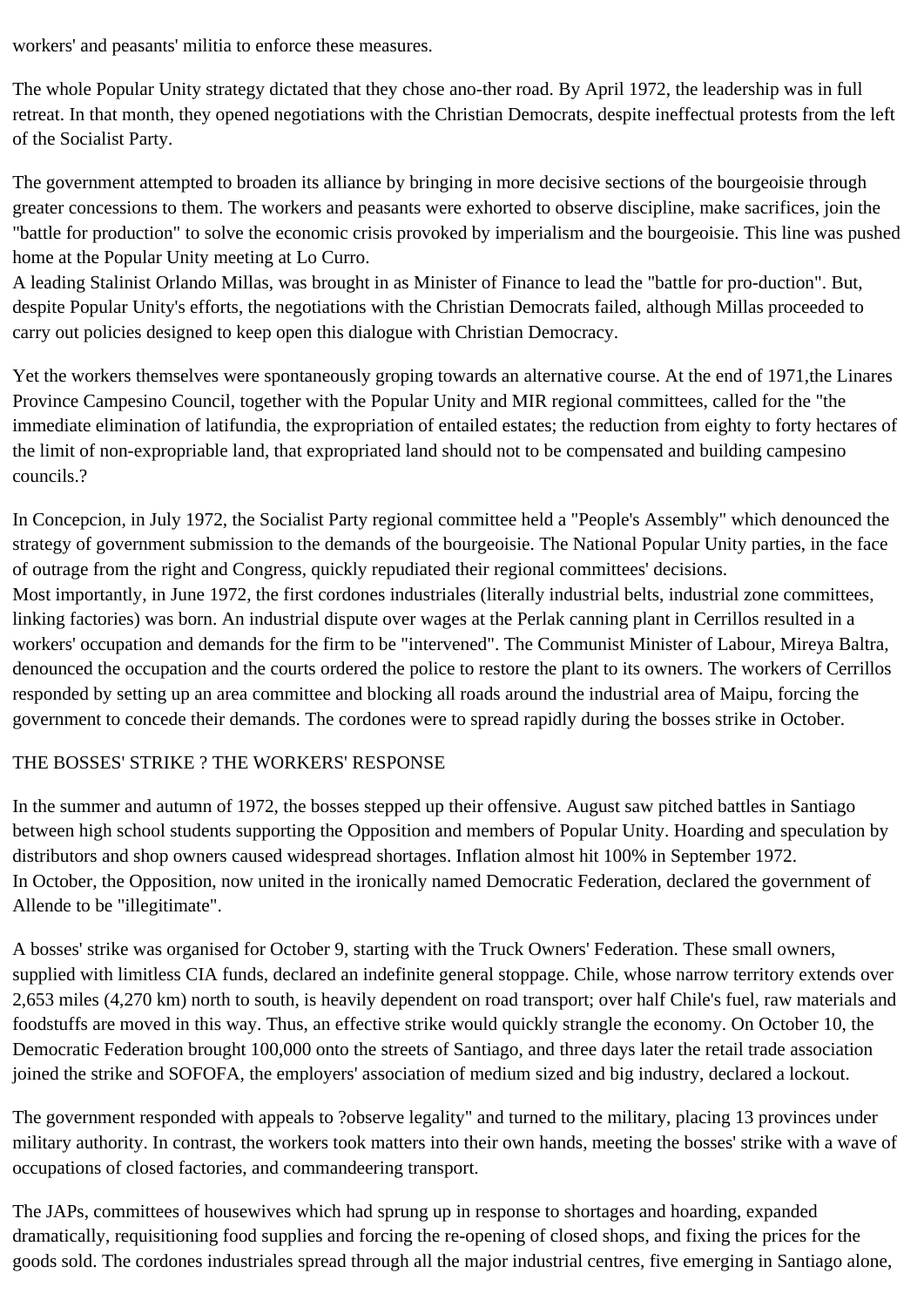linking industrial units with a directly elected workers' committee. They took on the tasks of mobilising the workers, organising defence, transport and materials and finished products and liaison with the neighbourhood committees, particularly in the militant poblaciones (shanty towns).

Faced with this growing mass takeover of production and distribution by the workers and the poor, carried out on their own initiative, the bourgeoisie panicked. By the end of October, all sections of it were clamouring for negotiations with the government.

In this situation, the Popular Unity government managed to snatch defeat out of the jaws of a victory the workers had won for it.

Having failed to bring wider sections of the bourgeoisie into the government, it brought in the military. The presence of the military; General Carlos Prats as Interior Minister, Rear Admiral Ismael Huerta at Public Works, and Air force Brigadier General Claudio Sepelveda as Minister of Mines, was meant to be the guarantee of the restoration of bourgeois order.

The Socialist and Communist Party leaderships had always peddled the illusion that the Chilean army, unlike those of the other Latin American states, was ?constitutional?, ?professional? and pledged to support any democratically elected government. Luis Corvalan had declared before the election of Popular Unity that the CP was opposed to proposals to arm the masses as this would be ?equivalent to showing distrust in the army?.

The Socialist Party Minister of Agriculture justified their entry into government in the magazine Chile Hoy in the following terms: ?The armed forces...enter the cabinet to preserve the institutional system which the hottest heads in the opposition wish to destroy. In this way they help assure the conditions for the programme to advance.?

Indeed, the armed forces had a long and ?distinguished? record of ?preserving the institutional system? but the system was capitalism. In its defence, they had committed a whole series of massacres of workers struggling against the employing class. Like every other South American army, their officer caste was drawn from, and closely integrated into, the ruling classes of Chile. It was trained by the USA, most of its officers passing through that ?school for counter revolution?, the US Army School of the Americas in the Panama Canal Zone.

Such was the "ally" that Popular Unity called on in November 1972. If Allende and Corvalan insisted on dragging the Chilean working class into the jaws of counter revolution, then their "left" critics failed to provide any real alternative leadership for the workers and peasants.

The left of the Socialist Party, for all its declarations of ?Marxism-Leninism? and support for ?uninterrupted revolution?, was fatally ambiguous on the nature of the army. The Party Secretary and leader of the left wing, declared in the weekly Marcha on November 17 that, ?The Socialist Party has never objected to the presence of uniformed men in the cabinet. That is the prerogative of the President?.

Thus, as so often before, when push came to shove, the "left" of the parties accepted the actions of the right. The same problem of political leadership was present within the cordones, too. For all their militancy and initiative in the emergency, in the absence of an alternative strategy to that of the government, they went into decline after November. With the Socialists often the most important force in them, the cordones relegated themselves to giving ?support? to Popular Unity and defending the existing gains of the government.

The Movement of the Revolutionary Left, the MIR, offered no political alternative either. It counterposed its ?own? front organisations, the commandos comunales, to the cordones. Politically, it flipped from boycotting the 1970 elections to giving ?critical support? to the government. And it, too, vacillated on the nature and role of the army. On the one hand, it denounced ?some bad officers?, on the other hand, it referred to the ?true patriotic and democratic role? it had to play alongside the people.

The far left thus failed, just as badly as the CP and SP, to tackle the crucial tasks facing the Chilean working class in 1972-3; winning the cordones to demand that the reformist leaderships, both CP and SP, break with the bourgeois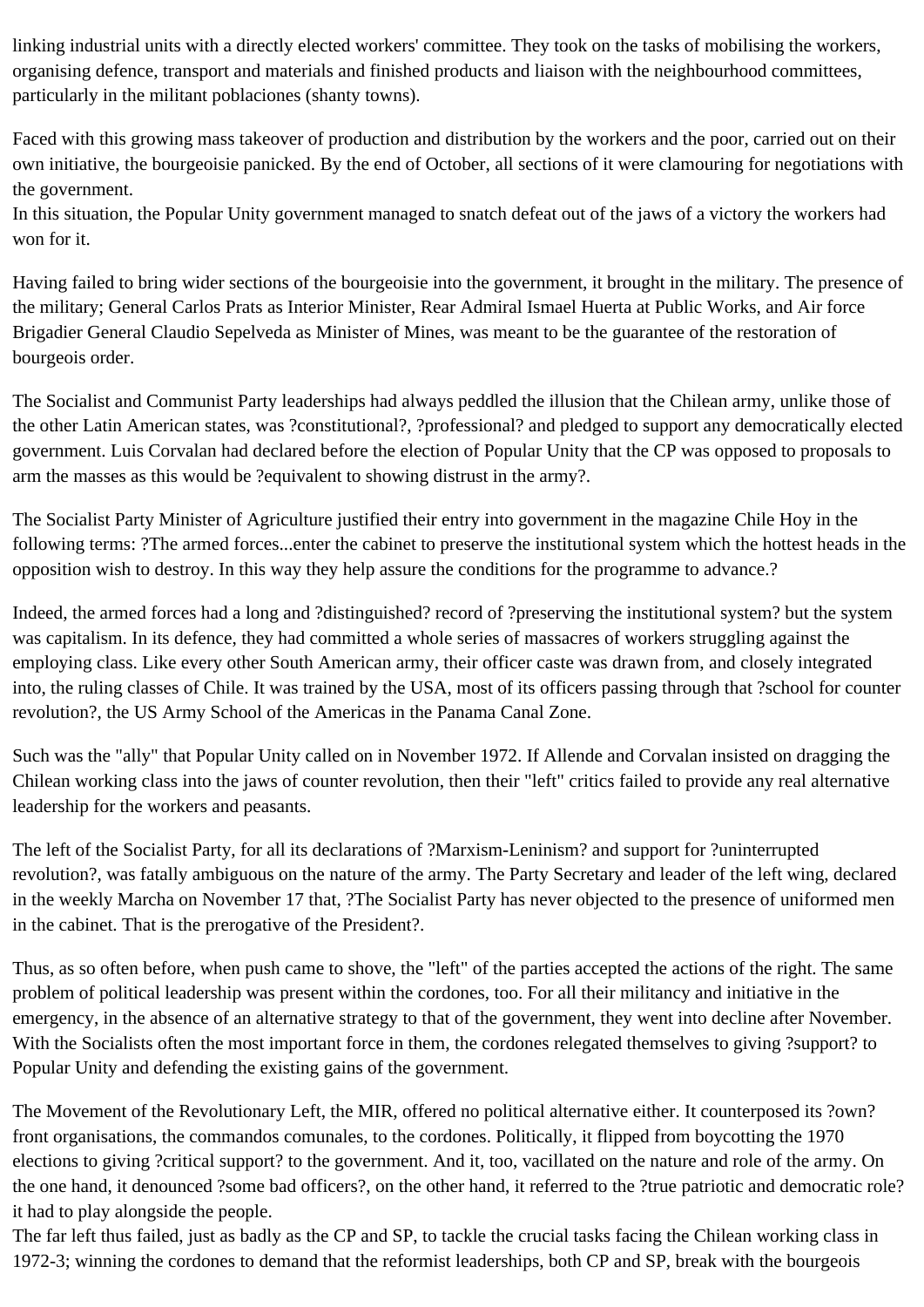parties, kick the military out of the government, and install a workers' and peasants' government, acting to met the urgent needs of the masses.

This should have included an urgent campaign amongst the rank and file sailors and soldiers against the coup mongers, for full democratic rights in the barracks and on the ships, and drawing their representatives into the cordones and the formation and arming of workers' militias for defence against the fascists and the coup plotters.

Urgent measures of a workers and peasants government, fought for and imposed from below, as well as from above, should have included the expropriation of the big farms and industries under workers' control, the cancellation of the foreign debt and expropriation of the imperialist interests. The struggle around such demands would not only have countered the bourgeois offensive, but offered the possibility of breaking the rank and file of the Socialist and Communist Party from the fatal popular frontism of their leaders and rallying them to a revo-lutionary communist alternative.

Instead, the government was able to proceed with its strategy of reassuring the bourgeoisie; which had as its price the demobilising of the working class and the handing over of those soldiers and sailors who tried to resist the plotters.

In January 1973, the notorious "Millas Plan" was put forward in which this "Communist" minister proposed to return 123 occupied enterprises to their former owners. The plan was only blocked by a massive working class resistance led by the cordones and sections of the socialist left. This convinced the bourgeoisie that, whilst it had nothing to fear from Allende, he had little control over the workers when it came to grabbing back their gains. It made them even more determined to get rid of Allende himself and by the most bloody means.

Having failed to gain a two-thirds majority within the Congress in the March 1973 elections, a figure necessary to impeach Allende himself (Popular Unity's vote, in fact, increased in these elections) the bourgeoisie turned more and more to the army to do the job for it.

#### THE SEPTEMBER COUP

Under the Law of Arms Control of October 1972, passed by Allende, the army could act almost autonomously in raids searching for ?arms?. Of course, these powers were increasingly used to intimidate and disarm the workers' organisations. In May, the army raided the Socialist Party headquarters in the city of Rancagua. The acting Commander in Chief, Augusto Pinochet, approved the raid. In June, there was an attempted coup by the Second Armoured Regiment, put down by troops loyal to General Prats. The army was increasingly divided between those officers favouring a coup and the dwin-dling number of "constitutionalists." Allende?s actions systematically strengthened the former and weakened the latter.

July offered the last chance for Allende to mobilise the workers against the impending coup. The month opened with a series of arms raids, by all three branches of the armed forces, against factories, union offices and campuses, which left behind them a trail of dead and imprisoned. In early August, a group of sailors and petty officers, supporters of Popular Unity, who had opposed the coup pre-parations underway, were themselves arrested and tortured for informing the Popular Unity parties. The High Command accused the left of the Socialist Party, MAPU, and the MIR of incitement to mutiny.

Allende not only refused to support, or order the release of, these sailors but denounced the "attempt by ultra left sailors to organise cells in ships of the national fleet." Allende was digging his own grave but more tragically that of thousands of working class militants, by ensuring that the ranks of the armed forces saw they would receive no support if they disobeyed the coup orders from their officers.

On September 11, the coup came, organised with US assistance. Despite heroic resistance by the cordones and rank and file SP, CP and MIR militants, the lack of weapons and centralised coordination meant that it was crushed with exceptional violence. Allende himself died in still disputed circumstances in the Moneda Place.